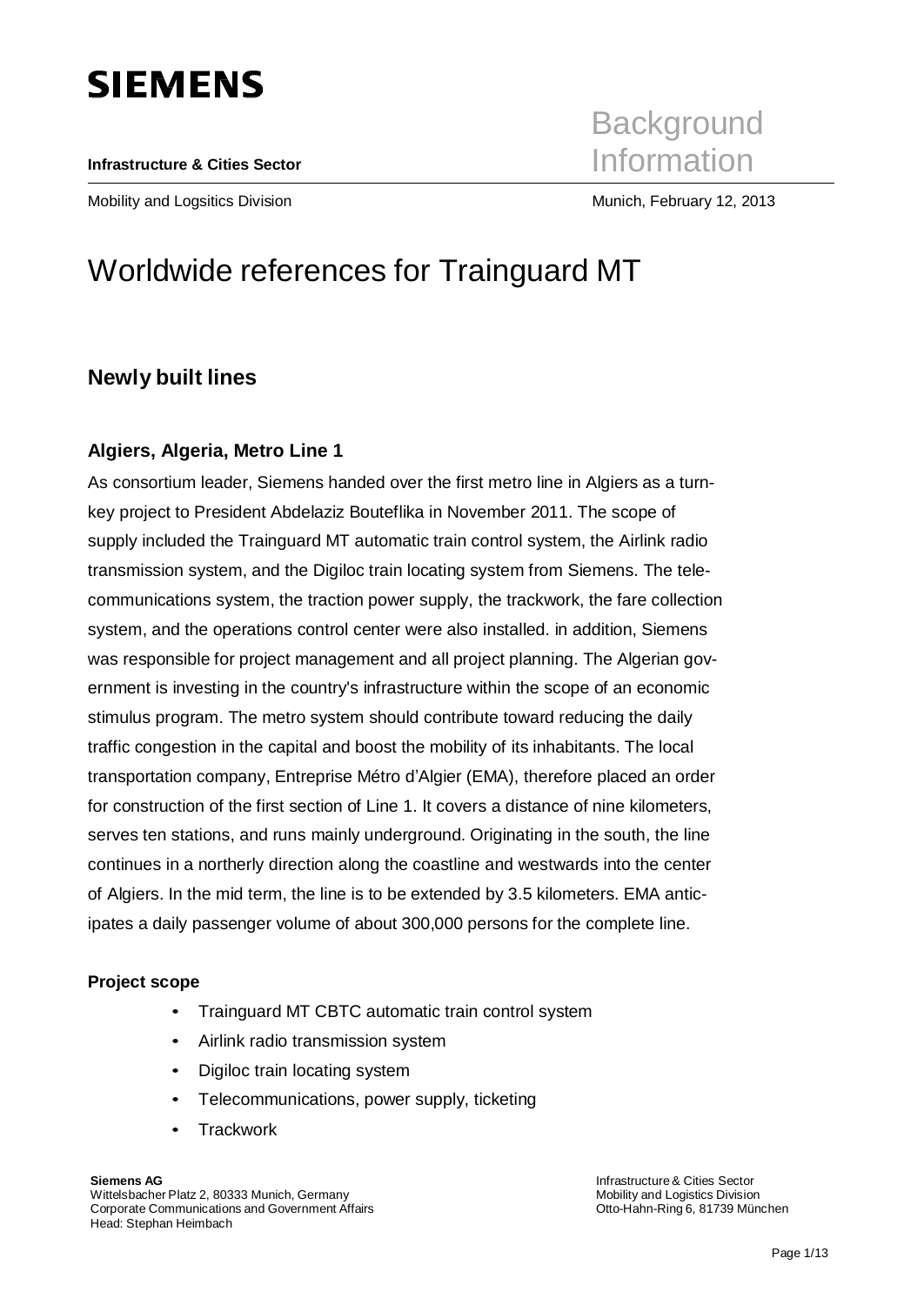- Vicos operations control system
- Line length: 9 km/stations: 10

• November 2010

#### **Chongqing, China, Line 1**

The rapidly growing city of Chongqing is to receive its first metro line to ease the strain on the city's traffic situation. The line, which includes sections below grade and at grade as well as elevated sections, will be around 36 kilometers long and stop at 23 stations. Siemens will equip the metro line with a signaling and control system.

#### **Project scope**

- Trainguard MT automatic train control system
- Vicos OC 501 operations control system
- Sicas ECC electronic interlocking
- Airlink P8 radio transmission system
- AzS350 U axle counters

#### **Commissioning**

• 2011 (phase 1) / 2012 (phase 2)

#### **Nanjing, China, Line 1**

Suzhou, one of the oldest cites in eastern China, is to receive a new metro line. Siemens will equip almost 26 km of track with signaling equipment and serve as a subcontractor to NRIET, the general contractor responsible for the integration of the overall system.

#### **Project scope**

- Trainguard MT automatic train control system
- Airlink P8 WLAN radio system
- Vicos OC 501 operations control system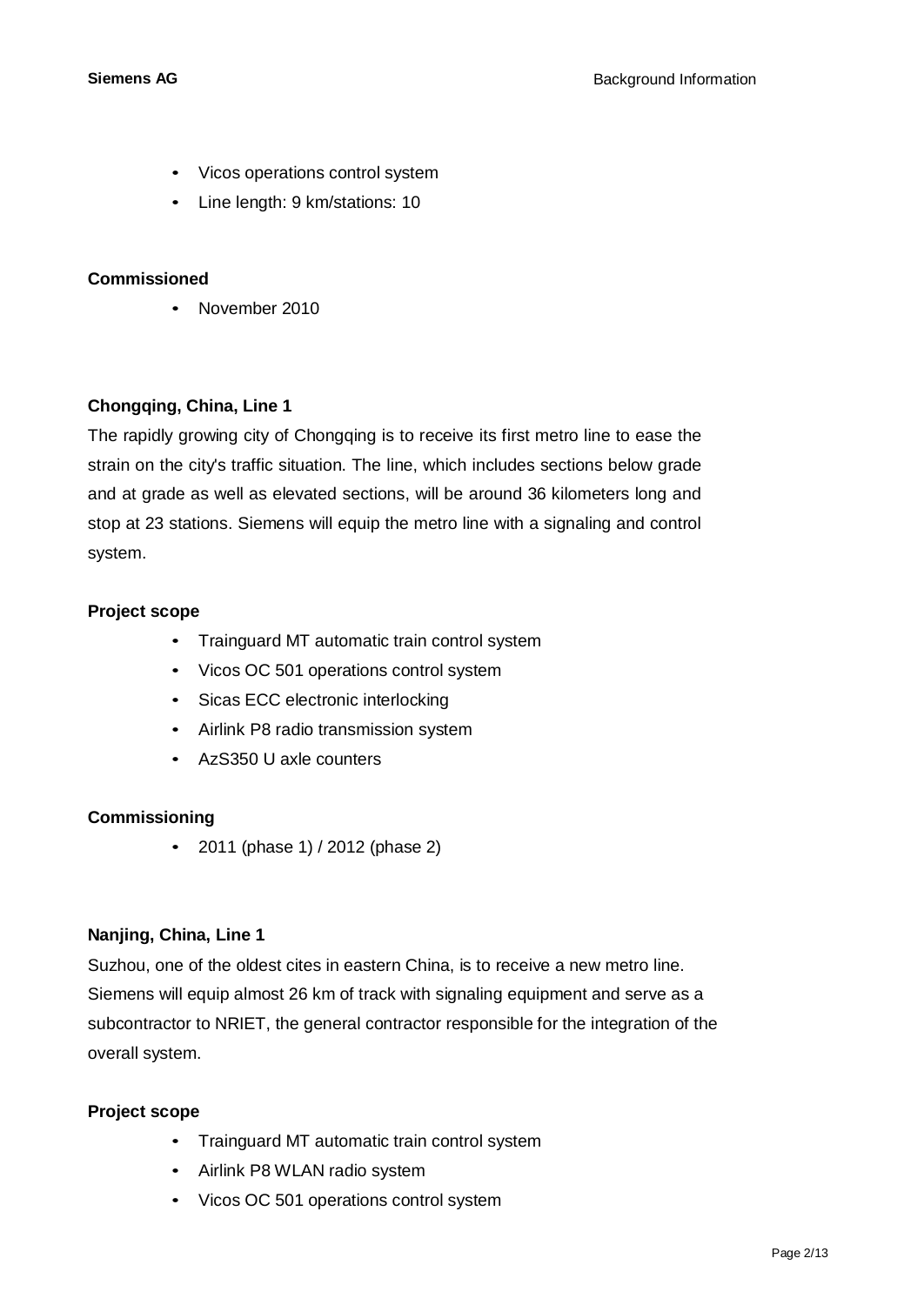- Sicas ECC electronic interlockings
- AzS350U axle counters

#### **Commissioning**

• 2012

#### **Nanjing, China, Metro Line 2**

After having successfully equipped Line 1, the consortium of Siemens and the Nanjing Research Institute of Electronic Technology was also awarded the order to equip Metro Line 2. Nineteen stations will be built on the 25.5-km-long Metro Line 2.

#### **Project scope**

- Trainguard MT automatic train control system with CBT
- Airlink radio transmission system
- Sicas electronic interlockings
- Vicos OC operations control system
- Track vacancy detection with Az S 350 U axle counters
- Eurobalises

#### **Commissioned**

• November 2009

#### **Suzhou, China, Metro Line 1**

Suzhou, one of the oldest cites in eastern China, is to receive a new metro line. Siemens will equip almost 26 km of track with signaling equipment and serve as a subcontractor to NRIET, the general contractor responsible for the integration of the overall system.

#### **Project scope**

- Trainguard MT automatic train control system
- Vicos OC 501 operations control system
- Sicas ECC electronic interlockings

#### **Commissioned**

• 2012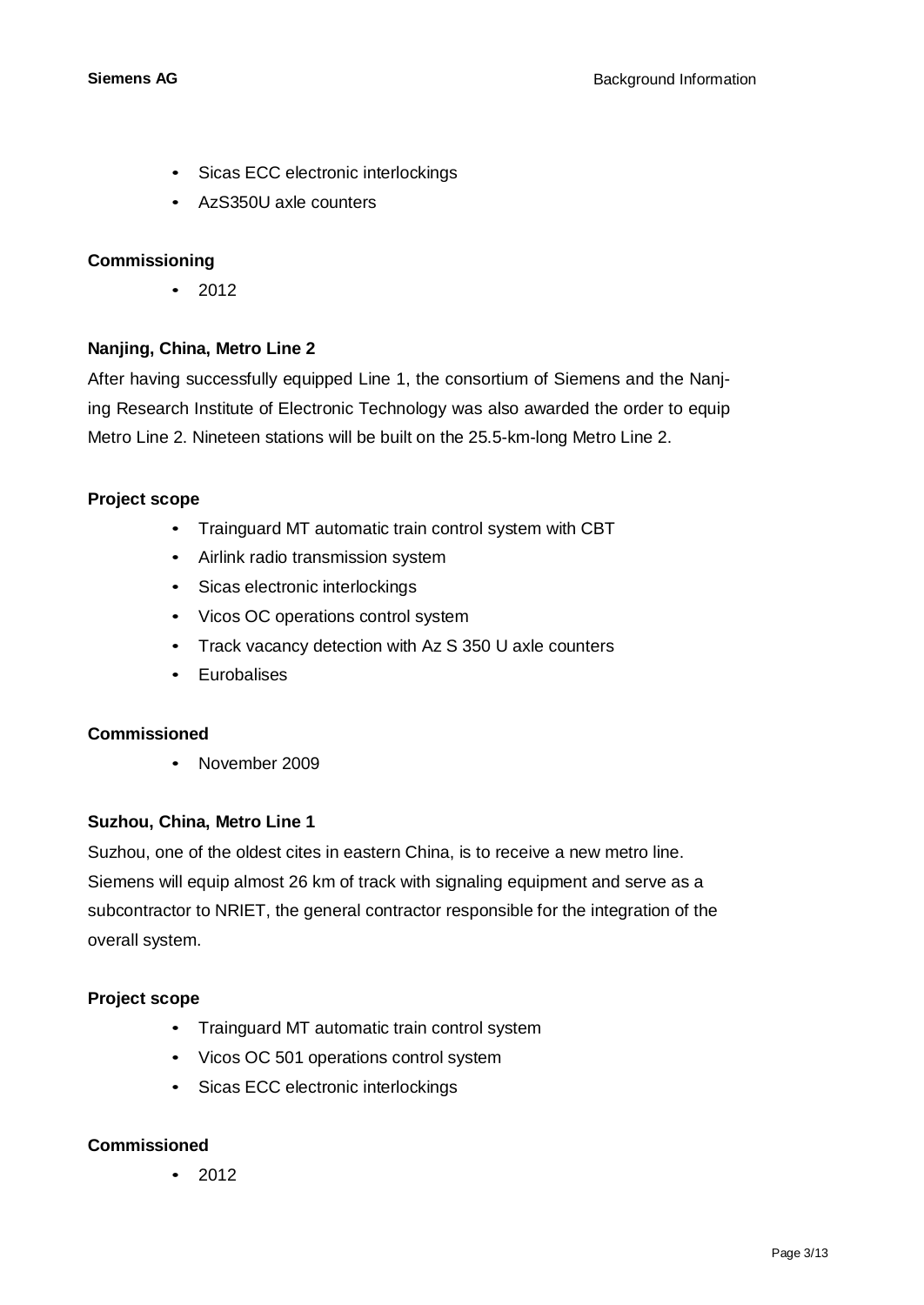### **Upgrading and extension of existing lines**

#### **Sao Paulo, Brazil, Line 4**

The first fully automated, driverless metro line in Latin America commenced operation in May 2010. Line 4 in the Brazilian metropolis of Sao Paolo was equipped with Trainguard MT from Siemens. The line covers 12.8 kilometers of track and includes 11 stations. The metro line is designed for an ultimate ridership capacity of about 900,000 passengers per day. The fully automated line enables operation at shorter headways than conventional driver-controlled systems and under optimum safety conditions. Safety in the stations is provided by special platform doors. The scope of supply includes the trackside and onboard equipment for fully automated train operation in unattended mode. As consortium leader, Siemens also installed the operations control center, an automatic traffic monitoring solution, and an electronic interlocking.

#### **Project scope**

- Trainguard MT automatic train control system with CBTC
- Airlink radio transmission system
- Digiloc train locating system
- Sicas ECC electronic interlocking
- Vicos CBTC operations control system
- Vicos S&D diagnostics and service system
- Point machines with end position detectors, signals, magnetic train stops, track circuits
- Headways: 81 to 127 seconds
- Line length: 12.8 km/stations: 11

#### **Commissioned**

• 2010

#### **Guangzhou, China, Guang-Fo Line**

In 2009, Siemens received an order to supply signaling for the Guang-Fo line. Equipped with ultramodern signaling from Siemens, China's first intercity mass tran-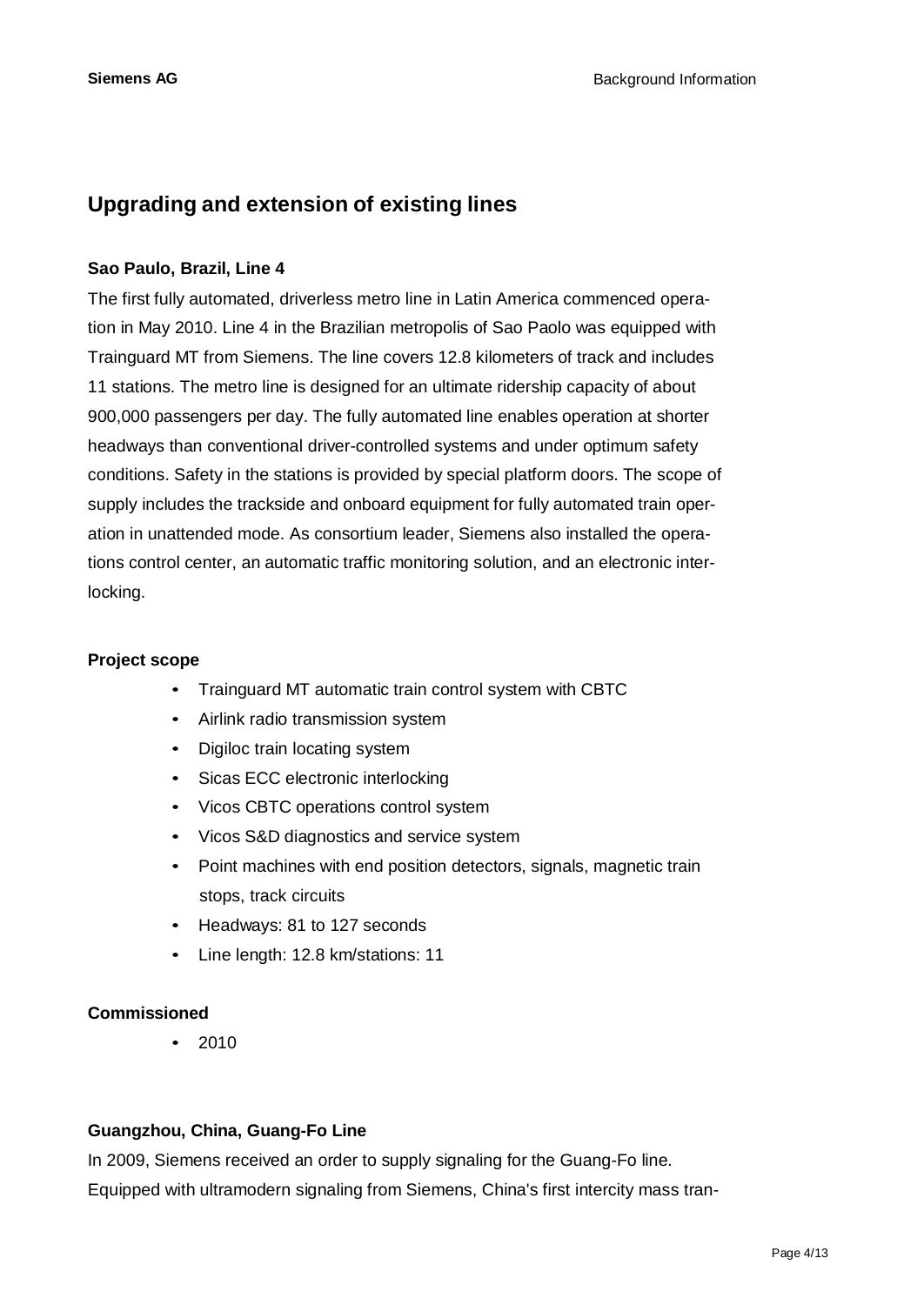sit system entered service in time for the Asian Games in Guangzhou in 2010. It is the sixth mass transit line in the region to be equipped with Siemens signaling systems. The 32-kilometer-long new track section will link KuiQiLu station in Foshan and LiJiao station in Guangzhou.

#### **Project scope**

- Changeover in two stages: Foshan to XiLang (first stage) and XiLang to Guangzhou (second stage)
- Trainguard MT automatic train control system
- Sicas electronic interlocking
- Vicos OC operations control technology (extended for automated operation)
- Line length: 32 km/stations: 21

#### **Commissioned**

• First stage: June 2010/ second stage: December 2012

### **Guangzhou, China, Metro Lines 4 and 5**

Siemens received an order from Guangzhou Metro Corporation (GMC) to equip and extend its metro lines with modern control and safety systems. The Trainguard MT train control system with CBTC (Communication Based Train Control) technology is being used to equip Lines 4 and 5. This system enables moving block operation. The Airlink transmission system with WLAN technology is used for continuous data transmission between the vehicle and the trackside equipment.

#### **Project scope**

- Trainguard MT train control system
- Airlink radio transmission system
- Sicas electronic interlocking
- Test line and training center
- Headways of 90 seconds
- Length of Line 4: 37.8 km/stations: 10
- Length of Line 5: 31.3 km/stations: 21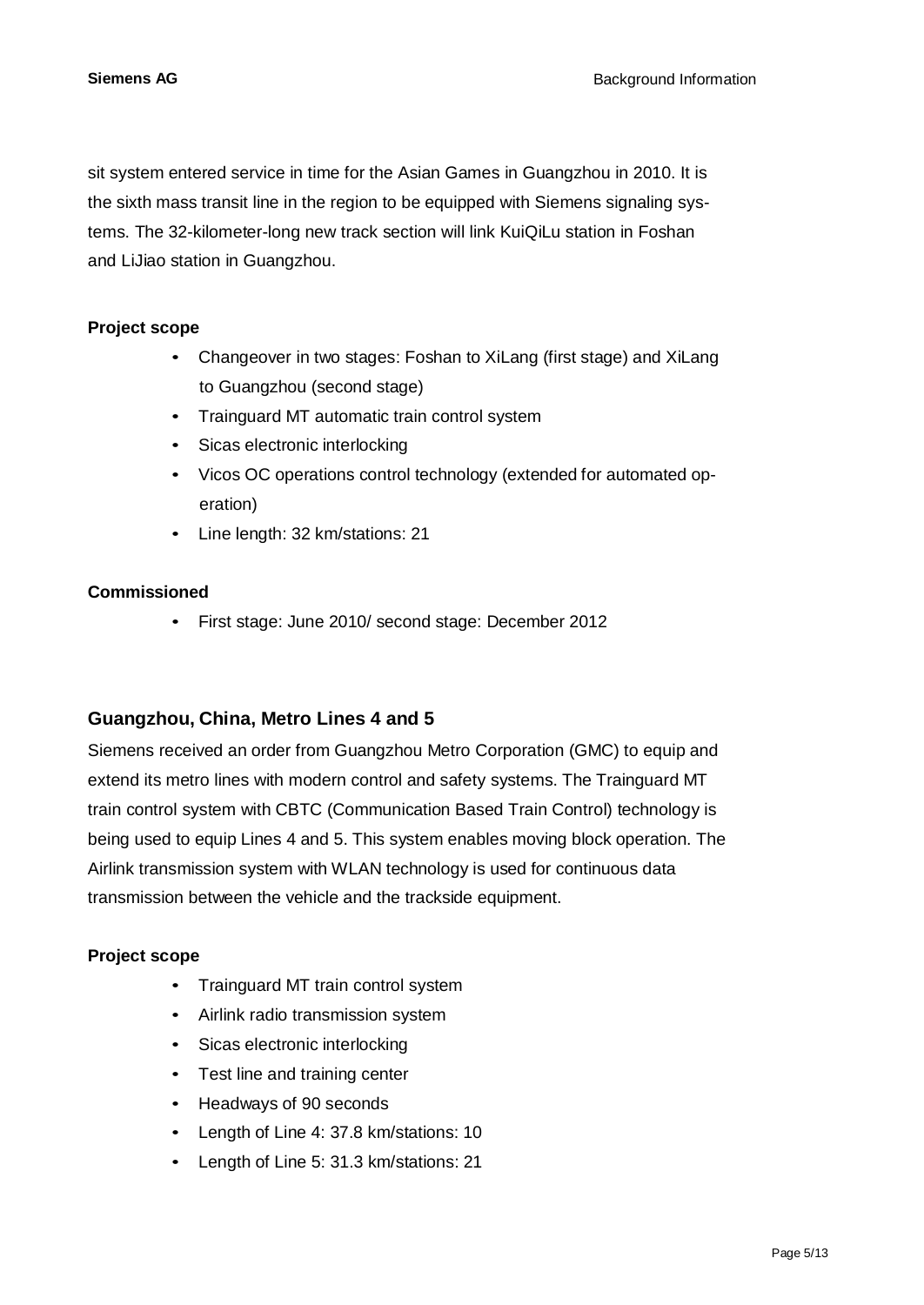- Line 4: 2006 / 2008
- Line 5: 2010

#### **Beijing, China, Ring Line 10 and Olympia Line 8**

In 2006, Siemens received an order to equip Beijing's Metro Line 10 and Olympia Line 8, which does indeed go to the Olympic park, with the latest control and safety systems. These allow short headways and fast adaptation to changing passenger volumes. With around 336 kilometers of track, Beijing's subway system is China's second longest. The extended Line 10 forms part of the outer subway loop, linking the northwest and the southeast parts of the city. The first section of Line 10 opened for revenue service at the start of the Olympic Games in 2008. The newly opened second section, which comprises around 30 kilometers of track and 21 stations, now also links the southwestern districts of Beijing to the subway system. The second section entered service at the end of December 2012. When it was commissioned, the Line 10 loop became the world's longest metro line to be equipped with a CBTC (Communication Based Train Control) radio system for automatic train control. Completion of the loop is scheduled for early 2013.

#### **Project scope**

- Trainguard MT automatic train control system with CBT
- Airlink radio transmission system
- LEUs and balises
- Operations control center, interlockings and vehicle components for 34 metros
- Line length phases 1 and 2: Olympia Line: 22 km/stations: 16 Metro Line 10: 57 km/stations: 49

### **Commissioning**

- Phase 1: July 2008
- Phase 2: 2012 and 2013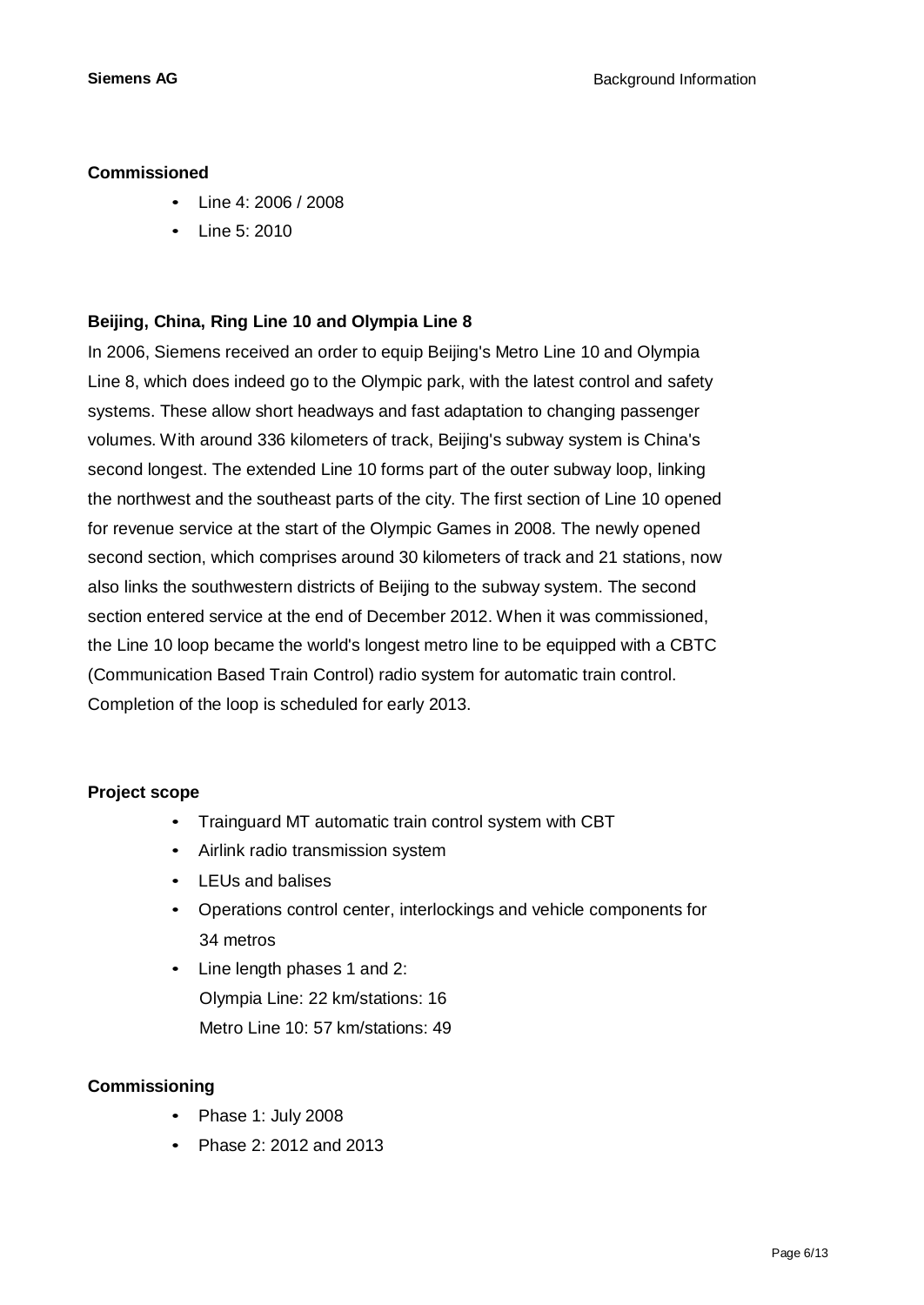#### **Copenhagen, Denmark, S-Bane network**

Copenhagen's network of 170-kilometer-long, double-track S-Bane commuter rail lines is to be equipped with the Trainguard MT fully automatic train control system. The S-Bane trains, track maintenance vehicles and the tracks on the seven lines will be gradually modernized. The scope of supply also includes a completely new operations control center, Sicas electronic interlockings and point machines.

#### **Project scope**

- Trainguard MT automatic train control system
- Sicas electronic interlocking
- Operations control center
- Point machines

#### **Commissioning**

• 2014 (phase 1) to 2018 (phase 6)

#### **Paris, France, Line 1**

Siemens has equipped one of the oldest and most popular Paris Metro lines for driverless operation with the Trainguard MT automatic train protection system. Line 1 links the east and west of the city along 17 kilometers of track and carries as many as 725,00 passengers every day. The trackside operations control equipment and the telecommunications system were installed during ongoing metro service without disrupting operations. By the start of 2013, all 49 vehicles are to be converted by Siemens for driverless operation. Until then, the local transit operator (Régie Autonome des Transports Parisien, RATP) will be operating the line in mixed traffic mode. Train movements are already being controlled by the new control center, which was also supplied by Siemens. Special doors at the platforms ensure additional safety at all 25 metro stations. Thanks to the technical solution provided, it is possible to ensure shorter headways and faster passenger service than conventional driver-operated systems. Trains can now run at intervals of 85 seconds instead of the previous 105 seconds. The train headways can be adapted flexibly to suit ridership. This is particularly relevant on special occasions such as sports events or trade fairs.

#### **Project scope**

• Trainguard MT CBTC automatic train control system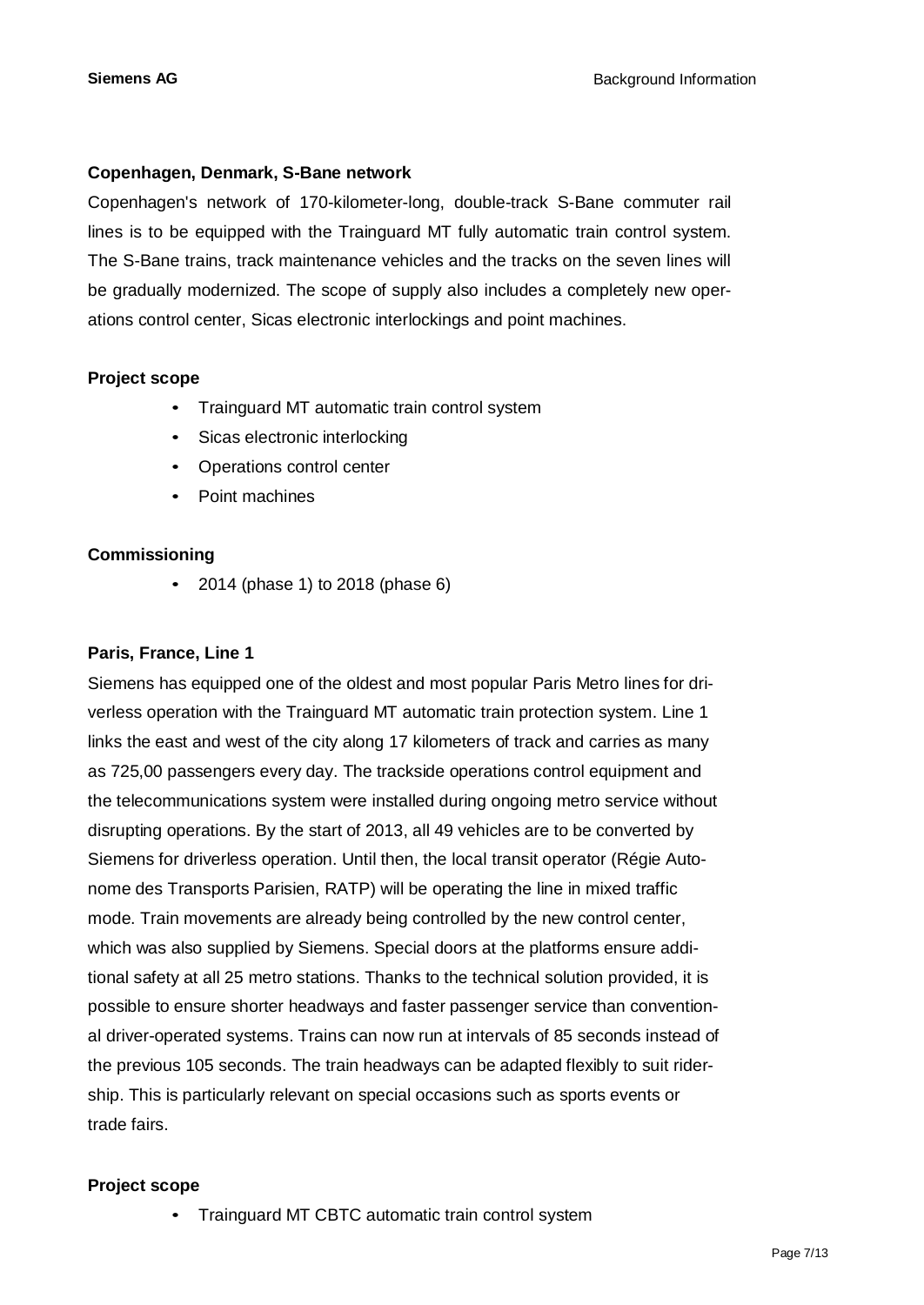- Airlink radio transmission system
- Digiloc train locating system
- Vicos operations control system
- Components for the line and for 49 trains
- Line length: 16.6 km/stations: 25

• November 2011

#### **Paris, France, Lines 3, 5, 9, 10 and 12**

Upgrade of the metro lines to automatic driving operation. Thanks to the technical solution provided, it is possible to ensure shorter headways and faster passenger service than conventional driver-operated systems. Trains can now run at intervals of 90 seconds instead of the previous 105 seconds. The train headways can be udapted flexibly to suit ridership. This is particularly relevant on special occasions such as sports events or trade fairs.

#### **Project scope**

- Trainguard MT automatic train control system with CBTC
- Airlink radio transmission system
- Digiloc train locating system
- Data transmission systems for 5 lines: 234 trains
- On-board equipment for 117 MF67 trains (Lines 3, 10 and 12)
- Trackside equipment for 35 km (Lines 5 and 9 for MF2000 trains)
- Line length: 80 km

#### **Commissioned**

• 2009

#### **Paris, France, Line 14**

Siemens also equipped Metro Line 14 in Paris with the fully automatic train protection system, Trainguard MT. The driverless railway automation system allows for particularly energy-efficient and environmentally friendly operation. Paris Metro Line 14 is thus able to save 15 percent in power every year.

#### **Project scope**

• Trainguard MT automatic train control system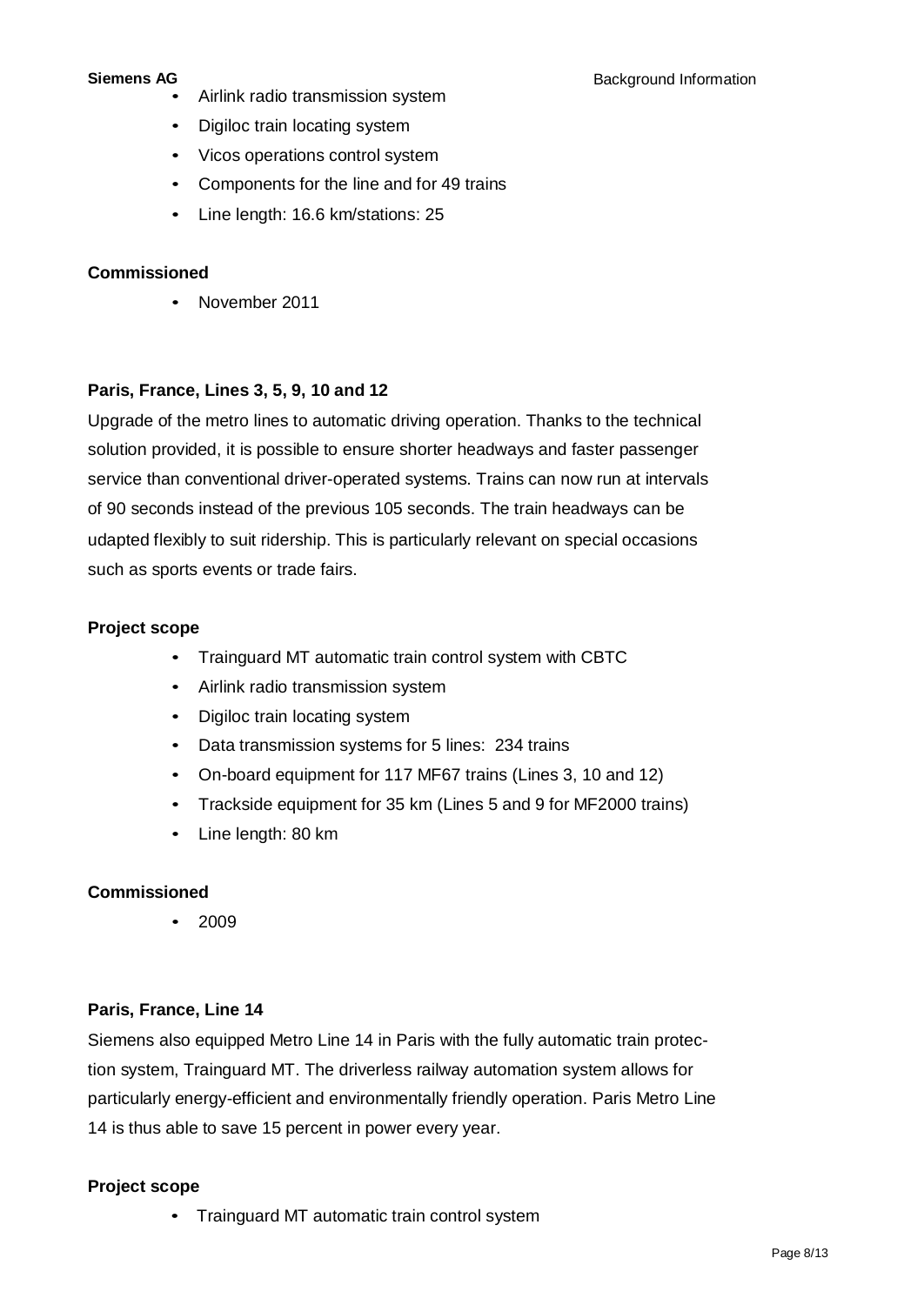- Airlink radio transmission system
- Digiloc train locating system
- Vicos CBTC operations control system

• 1998

### **Barcelona, Spain, Line 9**

Siemens equipped Barcelona's new Metro Line L9 with an automatic train control system for driverless operation. It is the first fully automated metro line in Spain and, with an overall length of 49 kilometers and 50 stations, is the largest single rapid transit line in Europe. Around 333,000 passengers use the line every day. The backbone of Barcelona's entire mass transit network, it consists of five lines, six train stations and the city's airport station. Siemens installed the Trainguard MT automatic train control system for driverless operation as a consortium leader. The scope of supply includes the trackside and the onboard equipment, which controls the train completely automatically and safely in unattended mode.

#### **Project scope**

- Trainguard MT CBTC automatic train control system
- Airlink radio transmission system
- Digiloc train locating system
- Vicos train monitoring
- FTGS track circuits for track clear indication
- Components for the line and for 50 trains
- Line length: 49 km/stations: 50

#### **Commissioned**

• December 2009

#### **Istanbul, Turkey, Metro Line 1**

Metro Line 1 in the Turkish metropolis of Istanbul is to be equipped with the Trainguard MT automatic train control system. The currently used technology will be replaced during ongoing operations on the existing 8.8 km line. The line will also be extended by 12.2 km. The order also includes equipping 31 four-car metro units.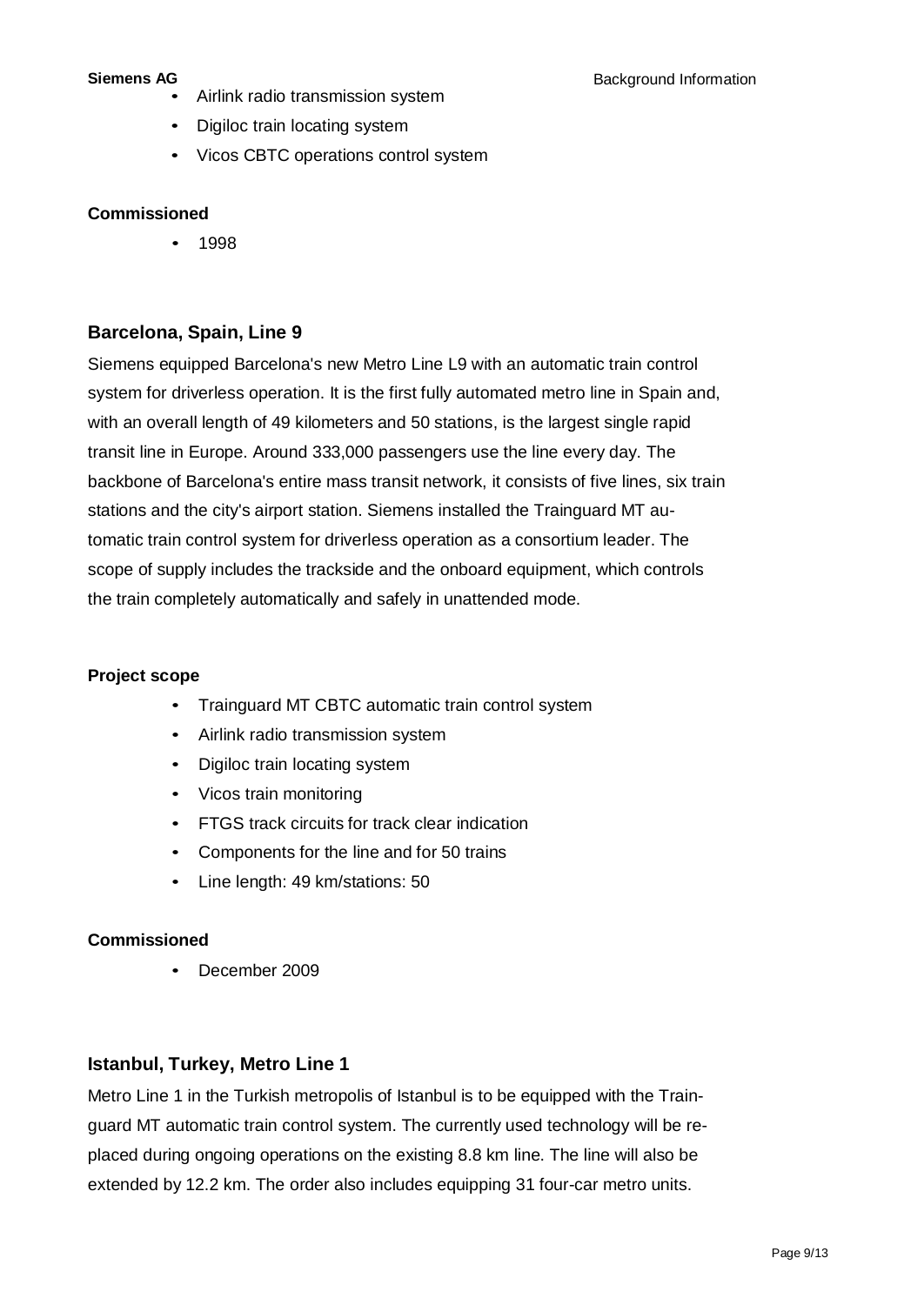- Trainguard MT automatic train control system
- Sicas ECC electronic interlockings
- Vicos OC100 operations control system
- Airlink Radio train control
- Line length: 21 km/stations: 16

#### **Commissioning**

- Phase 1: 02/2010
- Phase 2: 06/2012

#### **Budapest, Hungary, Line 2**

In 2005, Siemens received an order to convert Budapest's Metro Line M2 to fully automated operation. The Siemens share included the control, signaling and safety systems. This conversion project shortened headways from 135 seconds to 100 seconds. The line was modernized during ongoing operations and did not impair passenger service at all. The driverless system entered service in 2008. First commissioned in 1970, Budapest's Metro Line M2 is ten kilometers long, serves eleven stations, and carries an average of 500,000 passengers every day.

#### **Project scope**

- Trainguard MT automatic train control system with CBTC
- Airlink radio transmission system
- Digiloc train locating system
- Sicas electronic interlocking
- Signaling systems (points, axle counters, signals)
- Vicos operations control system
- Automatic train reversal
- Line length: 10 km/stations: 11

#### **Commissioned**

• 2008

#### **Budapest, Hungary, Line 4**

Siemens is equipping Line 4 of the Budapest metro with the latest control and safety systems. Line M4 will enter service as a fully automatic driverless system (UTO) in 2009.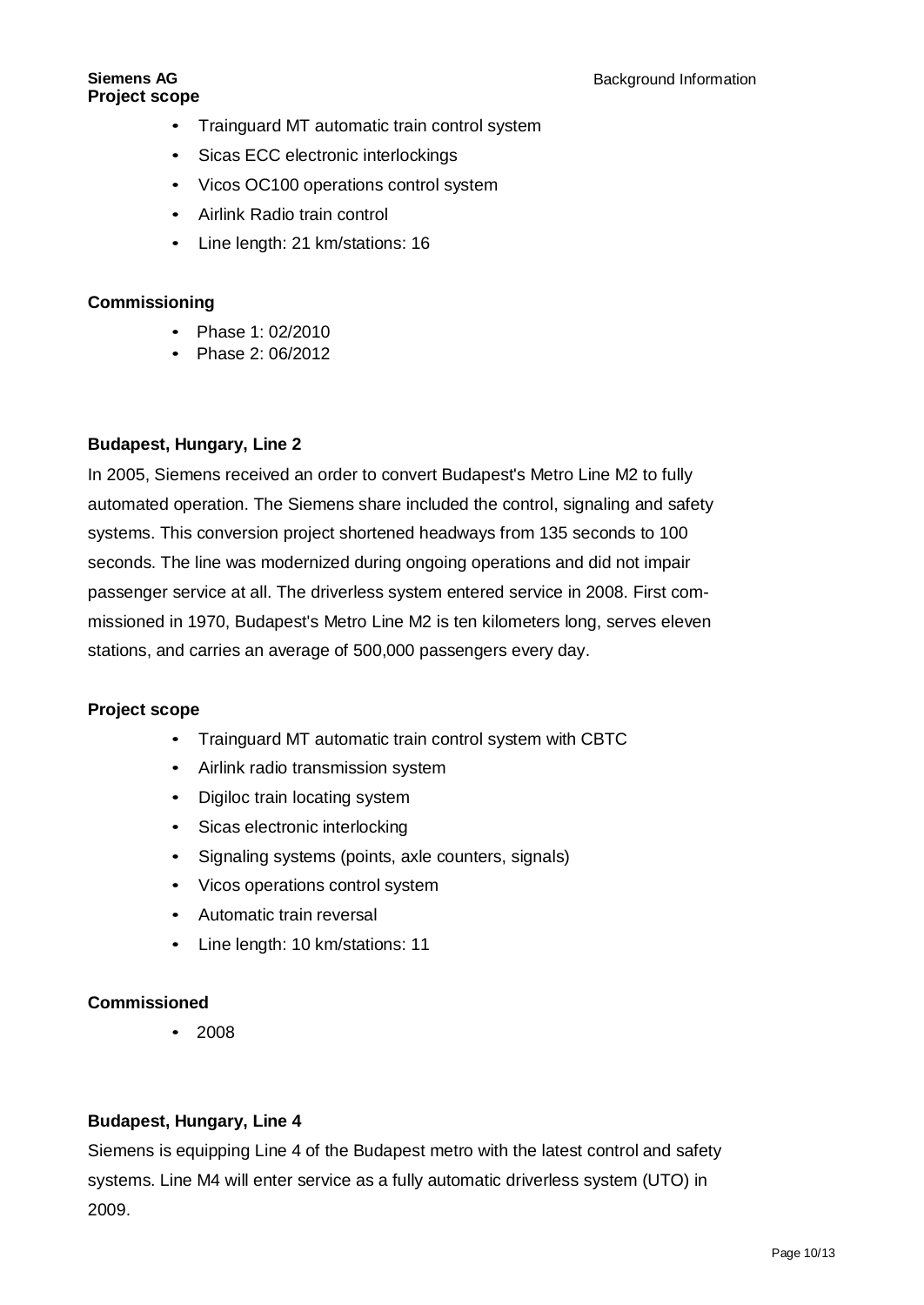#### **Project scope**

- Trainguard MT automatic train control system with CBTC
- Airlink radio transmission system
- Digiloc train locating system
- Sicas electronic interlocking
- Vicos CBTC operations control system
- Telecommunications
- Automatic depot
- Line length: 7.3 km/stations: 8
- Headways: 90 seconds

#### **Commissioning**

• 07/2014

#### **New York, USA; PATH**

Following construction work on the over 100-year-old rail system between New Jersey and New York, which also passes the site of World Trade Center, passenger numbers are expected to rise from 240,000 a day to 290,000. The new CBTC system will help to shorten intervals between each train thus increasing track utilization without extending the infrastructure. It will also enable the operator to monitor the position of all the trains at any time.

#### **Project scope**

- Trainguard MT
- Vicos CBTC

#### **Commissioning**

• 2017

#### **New York, USA, Canarsie Line**

Under Siemens' leadership, the Canarsie Line run by the NYCT, one of the world's largest subway systems, will be equipped with modern safety and control systems.

#### **Project scope**

- Trainguard MT automatic train control system with CBTC
- Airlink radio transmission system